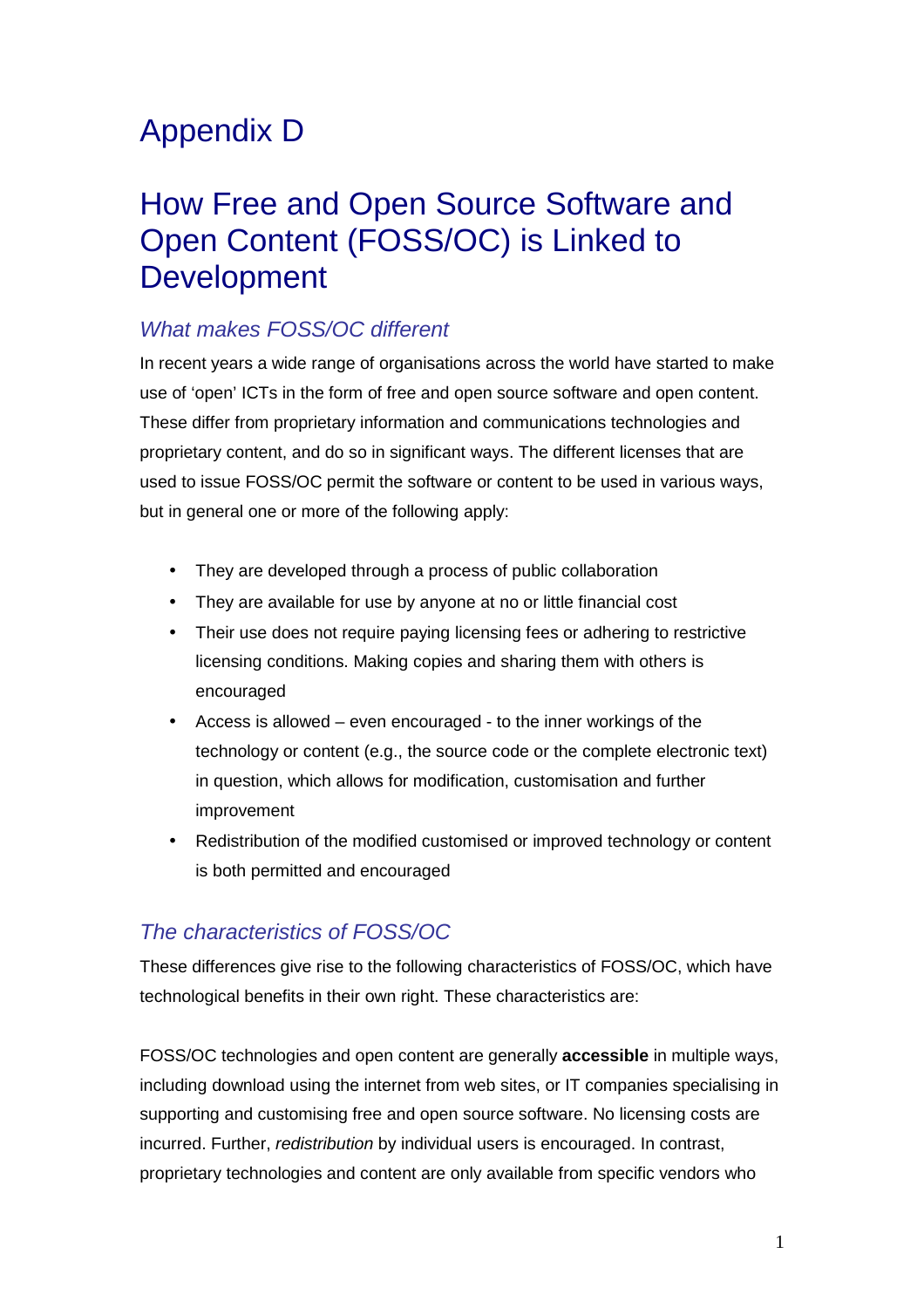limit the use and distribution of their products by licensing and charging fees for use whilst specifically prohibiting redistribution.

**Transparency** means that a product or system is 'open', which means its workings are exposed to the public and can potentially be modified or improved by anyone. The alternative, which is a system whose workings are closed to the public, and modifiable by the owner only, is a proprietary product or system.

Open content - coined by analogy with open source - describes any kind of creative work (e.g., text, pictures, audio, video, etc.) that is published under an open license and format that explicitly allows the copying of the information. A number of variations on open content licenses are in common use, and the term 'open content' typically refers to the general principles of copying, re-use, and redistribution without charge, even though there may be other provisos (e.g., attribution of authorship).

Open standards are created by standards-setting organizations including consortia like the Internet Engineering Task Force (IETF), World Wide Web Consortium (W3C), and the Organization for the Advancement of Structured Information Standards (OASIS), and formal standards bodies such as the American National Standards Institute (ANSI) and the International Organization for Standardization (ISO). For these organizations, openness allows any interested party to contribute to proposals and thereby makes it possible to base decisions on a near consensus. Users often emphasize access to documentation and free usage as key features of open standards. Care is needed by these bodies when developing open standards to ensure that they do not build upon or reference a closed proprietary standard. When this happens, the resulting standard is not open.

A standard is 'open' when:

- It cannot be controlled by any single person or entity with any vested interests
- It evolved and is managed in a transparent process open to all parties
- It is platform independent, vendor neutral and usable for multiple implementations
- Openly published
- Available royalty free
- Approved through due process by rough consensus among participants

2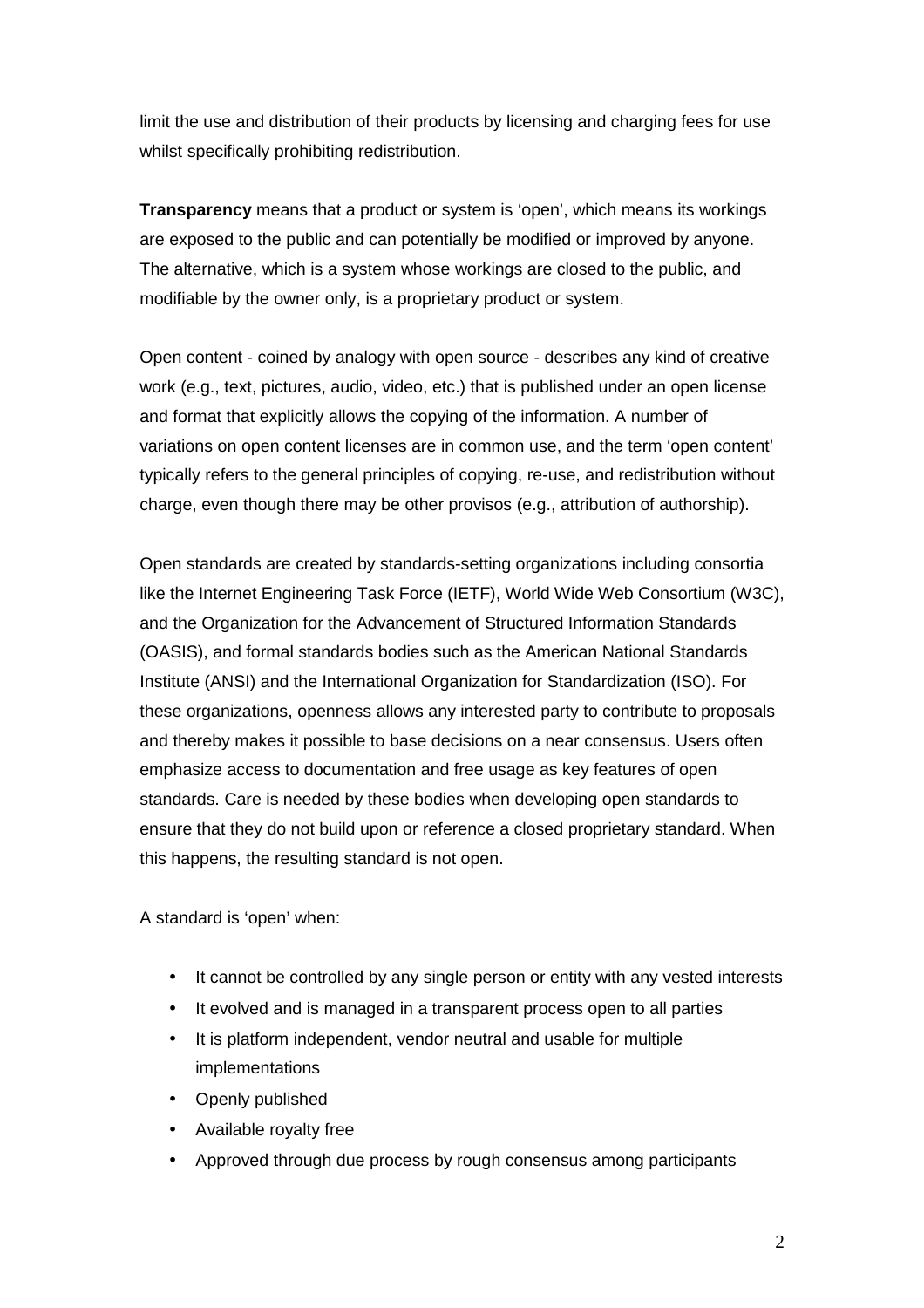Open standards make interoperability possible.

**Interoperability** describes the capability of different programs to read and write the same file formats and utilise the same protocols. Two systems can be interoperable if the owners of those systems agree to share file formats and protocols. Those that observe open standards will automatically be interoperable. The result is the ability to efficiently transfer and use information uniformly across organisations or societies. Interoperability does not, however, imply that systems are simply open to one another, without security, privacy or business rules that govern their interaction. Interoperability provides the potential for whatever level of information exchange between systems might be appropriate and desirable. The decisions as to whether, when and to what extent to do so remain strategic and management decisions.

**Customisability** means that free and open source software code and technology specifications can be altered and modified to meet the specific needs of users. Whilst specific instances of many software applications can be customised by the user by selecting from a menu of options, FOSS/OC applications can be modified and redistributed in their modified form. This flexibility especially promotes the creation of locally relevant applications and content, especially with regard to language.

The principle of **contribution** underpins the FOSS/OC development method which usually takes place through collaborative (voluntary) effort. The requirement to contribute improvements to the community of users and developers is often a part of the license conditions.

**Open licensing –** South African law recognises that copyright is the appropriate means of protecting rights in computer software. This is in line with its obligations under the TRIPS agreement and as a member of the World Trade Organisation. Both FOSS and proprietary software make use of copyright. In each case, users of the software are granted a licence by the copyright holder. The primary difference with FOSS licences is that they do not restrict the user's rights to modify, use, copy and distribute in the same restrictive way that proprietary software licences do. Instead the licences are used to create a software 'commons'. In some cases this is referred to as copyleft. This creative use of copyright by the FOSS community has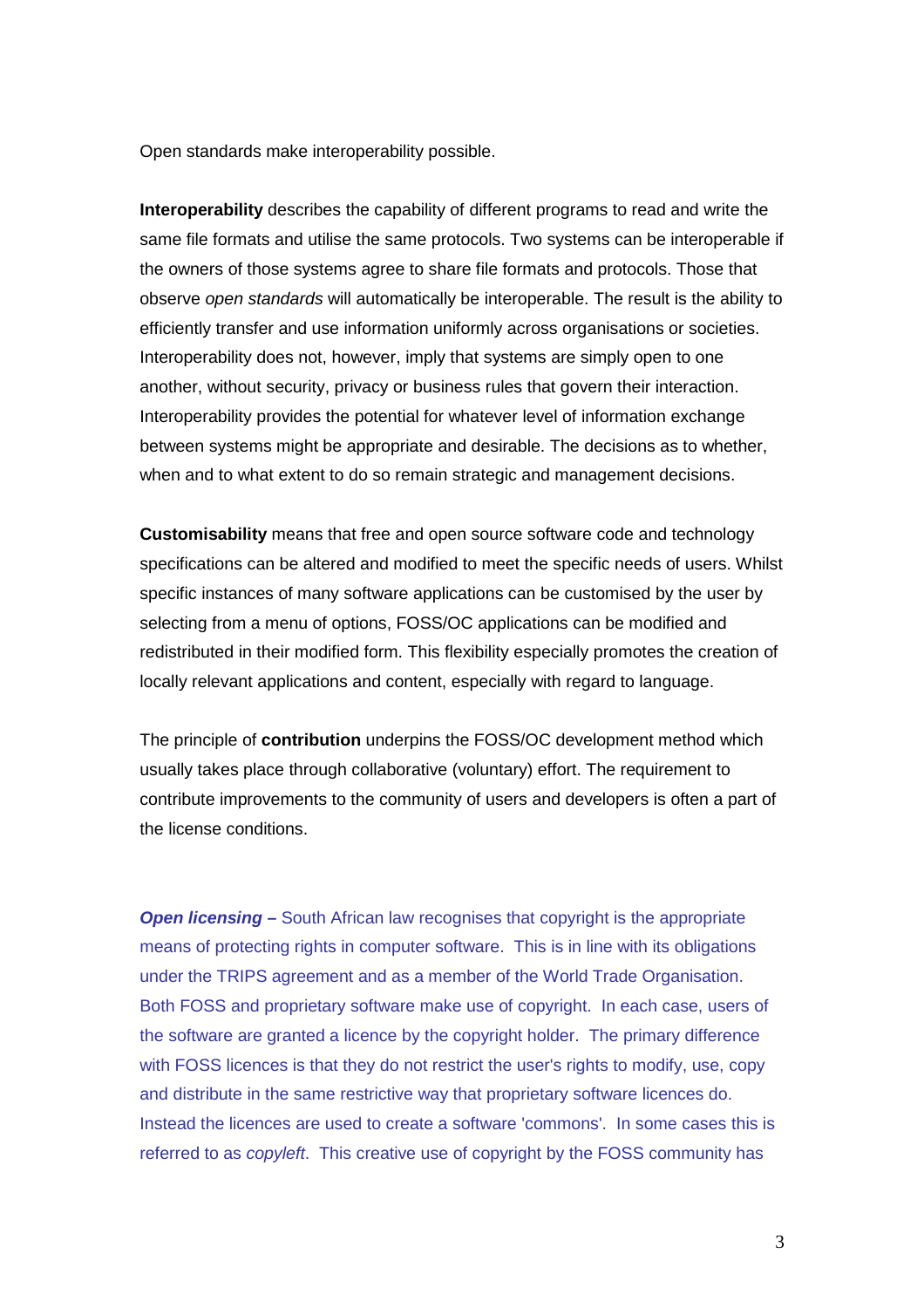inspired similar movements in the realm of digital content. The most notable example of this open content licencing is the Creative Commons set of licences.

In some countries (notably the USA and Japan) rights to software ideas can be protected by patents. South African patent law, in line with Europe, Canada, Brazil, India and most of the rest of the world, does not recognize ideas in computer programs as patentable subject matter.

## Elements of FOSS information systems

As is evident, 'free and open source software' is a broad term that encompasses a range of software types that are used by different people in different ways. It is easier to understanding how FOSS is used if these types are explained. This framework covers nine elements of information systems – five associated with software solutions plus four associated with an enabling environment.

The following five primary elements of **software solutions** pertain to free and open source software are:

- Programming Languages, and application development environments includes computer languages and associated development tools used to develop software. Free and open source programming languages and application development environments are not proprietary, privately owned or controlled. An example of a language is Python, while Zope is considered an object-oriented application development environment.
- Operating Systems are the foundation of an information system. They enable applications to interface with hardware. Operating systems are required for all hardware including mobile phones, ATMs, personal digital assistants, workstations and servers. Free and open source examples include BSD-style operating systems such as freeBSD and OpenBSD, and Linux based variants such as Ubuntu, Knoppix, Red Hat, etc.
- Databases are common to many or most applications and used as a means to store complex and relational data. Examples of most commonly used free and open source databases include mySQL and PostgreSQL.
- Applications, Components and Systems, are free and open source software programs themselves, their constituent components (both as part of a particular application and as separate sections of code), and integrated or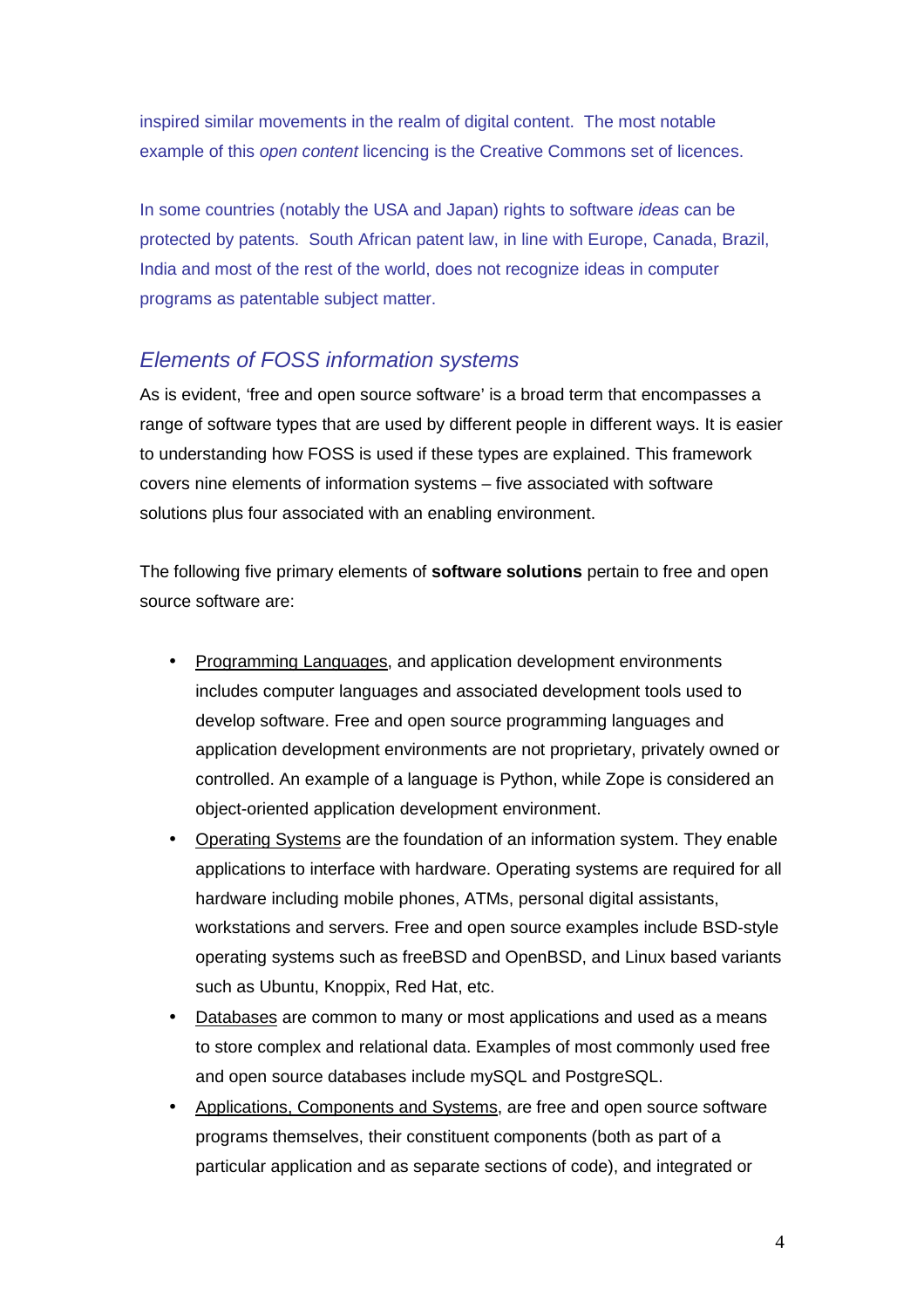interoperating free and open source applications. These will commonly be built using free and open source programming languages and require an operating system as well as a database. An example is a Hospital Information System or Patient Record System.

• Generic software tools are the programs used in most workstation environments. This includes word processing, spreadsheets, presentation and more recently email and web browsing. Current examples include the OpenOffice.org office productivity software and the Mozilla suite of Firefox web browser, Thunderbird email and Sunbird calendar and scheduling software. As the information society evolves more applications will become generic. With the convergence of communications and information technology, the next major generic application is expected to be telephony.

Four primary elements of an **enabling environment** support the use of FOSS and the creation of open content:

- Community, which includes individuals and organisations participating in the use, creation, management, modification or enhancement of free and open source software, as well as the guidelines and standards for engaging in those activities, including the channels, resources and content that make the community possible and functional; that is, the open source community and what makes it work effectively. Internet access and email access are prerequisites for an OSS community.
- Copyrights, licences and Governance, which are internal and external rules by which role players manage their use of free and open source software or participation in the open source community, as well as the rules that govern their relationships with one another that pertain to free and open source software
- Information Interoperability, which includes standards and policies pertaining to interconnectivity, networking, authentication, data integration, and information access in a manner consistent with open standards.
- Content Structure, which includes standards and policies pertaining to data schema and information presentation in a manner consistent with open standards

# Levels of usage of FOSS/OC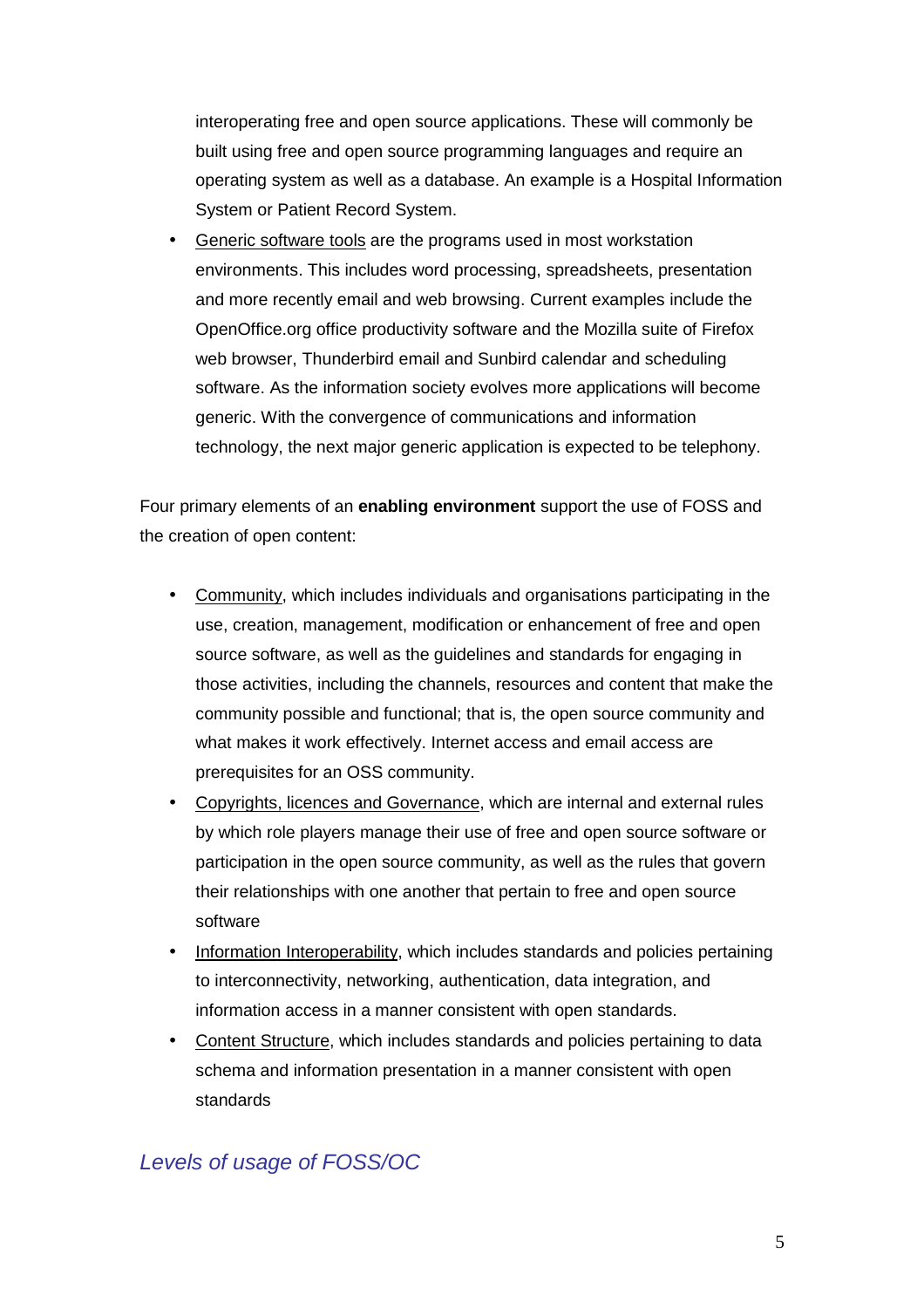Not every user of FOSS/OC makes use of them in the same way; four levels of usage of free and open source software and open standards can be identified:

- Simple Use, which involves the use of any of the free and open source primary elements listed above, as they are downloaded and installed. For example, few users of OpenOffice make any effort to understand or change its source code
- Modify, which involves customisation or alteration of a free and open source element for the specific purposes of the user, without intention or effort to share or redistribute the element to the open source community. Many open source developers make use of FOSS languages, operating systems, databases, applications and tools to put together customised solutions for their clients on a professional basis
- Enhance, which involves modifying an element in a way that contributes to the enhancement of that element for the open source community or as part of a contribution to a registered open source development project. Enhancements to the source code of FOSS languages, operating systems, databases, applications and tools that are improvements or may be useful to others may be made by developers in the course of customising or integrating elements for a client, or may be the intent of a developer to improve a piece of software through his/her own insight and skill. Either way, other users benefit
- Create, which involves initiating, registering and supporting an open source development project for the open source community. This means starting something new – though usually by building on and incorporating existing elements. A new project could either be an effort to create a new language or tool, for example, or an effort to incorporate FOSS languages, operating systems, databases, applications and tools together to build a new specific solution through collaboration such as new management system for clinics or schools

## The implications for policy implementation

While the revised policy speaks of FOSS/OC generally, each sphere of Government and each Department will need to assess precisely how each of the elements and the various levels of commitment will be managed according to their own strategies, plans and projects. In some cases, reference will be made to the Constitution and the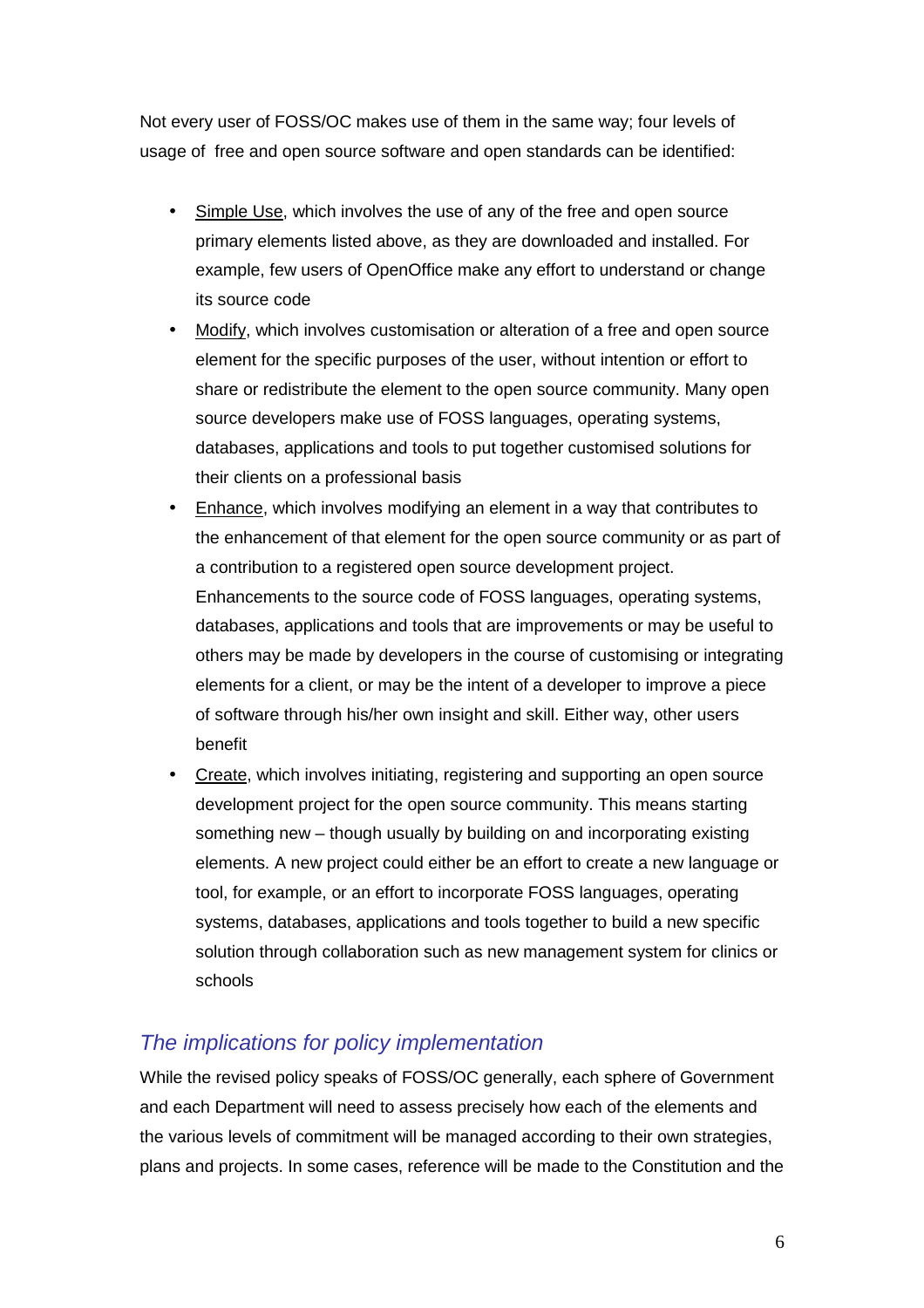human rights protected therein (such as the right of access to information, the right to freedom of expression, the right to equality without discrimination with regard to language, among others), while in other cases it will be national or provincial legislation, municipal by-laws, departmental strategic plans or other documents that establish the basis of the relevant scope. Not all elements and levels of usage will be appropriate for each strategy, plan or project undertaken by a Department, but these must be assessed and justified on a case by case basis in a manner consistent with the policy. This allows for a policy that is clear and easy to understand, yet flexible and adaptable in its implementation.

## The relative benefits of FOSS/OC vs. proprietary software

Various government sponsored investigations and reports have identified the following relative advantages and benefits of the wider use of FOSS/OC over and against proprietary software:

- 1) Freedoms to probe, modify, learn from and customise software to suit particular needs. From a government perspective, this has four consequent benefits:
	- Ensuring free access to public data by citizens (who are not forced to first invest in a proprietary software application in order to do so). This can only be guaranteed through the use of open content standards, which is best done through the use of compatible free and open source software
	- Guaranteeing the permanence of public data, by ensuring that the usability and maintenance of the software does not depend on the goodwill of suppliers, or the monopoly conditions imposed by them. To do this the State needs to use systems whose development can be guaranteed due to the availability of the source code
	- Security of public and state information, by virtue of the fact that source code of the applications which allow public and state information to be stored and exchanged can be inspected by citizens, the state and independent experts. This transparency gives confidence that the code is free of critical bugs or potential security flaws. Several documents liken this to the benefits in the academic and research world of peer review
	- The ability to customise FOSS/OC makes it particularly appropriate in countries – such as South Africa – with a large number of local languages and dialects, into which applications can be translated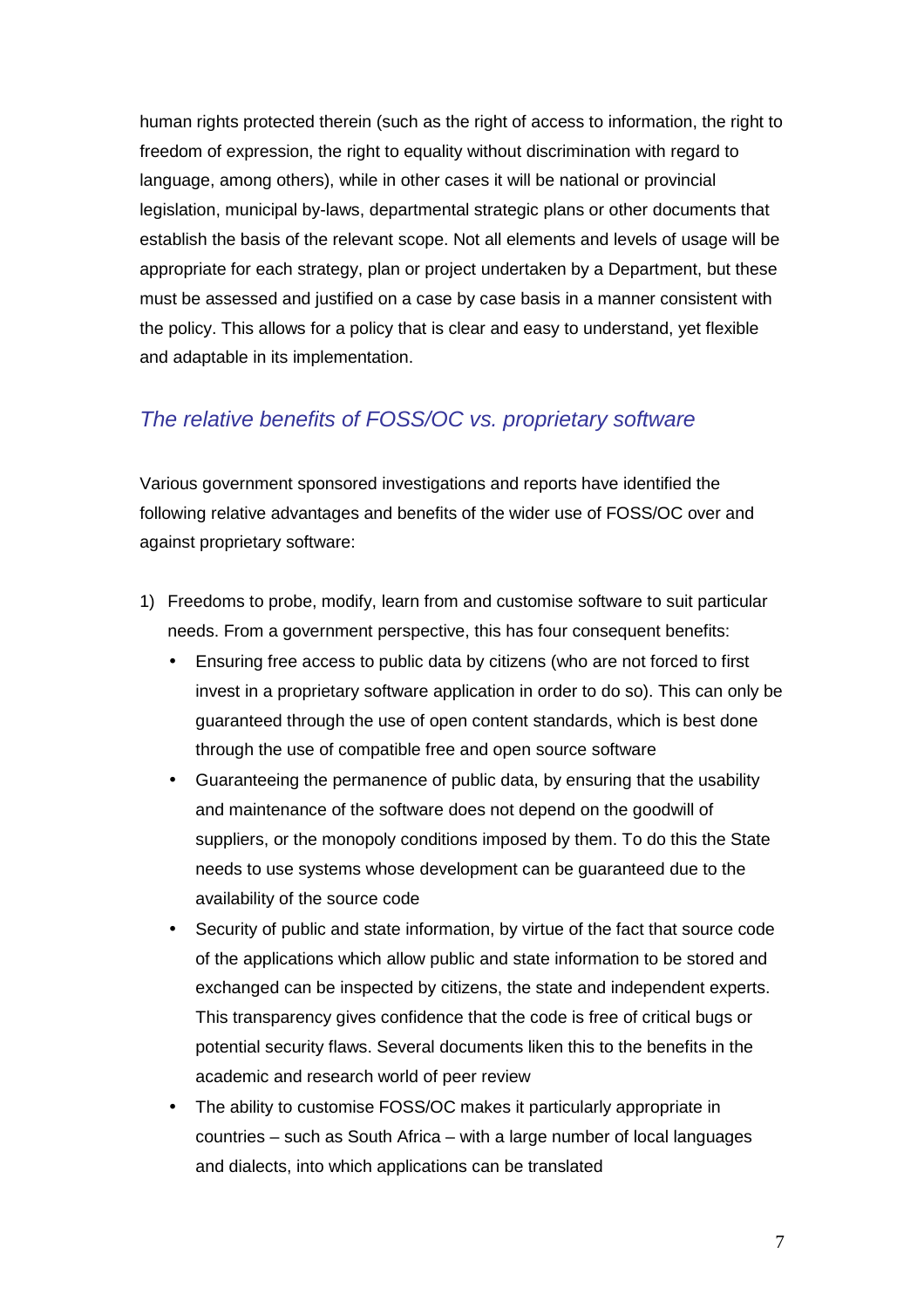- 2) The facilitation of interoperability between systems, allowing them to readily exchange data. FOSS/OC generally conforms to and respects existing standards, and through its use reinforces them.
- 3) Improved reliability, and less vulnerability to viruses (this is related to the security issue described under the third sub-bullet above).
- 4) The absence of a requirement to pay license fees to the originators, as is almost always the case with proprietary software – usually to foreign corporations. This reduces cost (not least by removing the need for policing), and decreases dependency on imported technology and skills.
- 5) The ability to make productive use of older yet still functionally adequate hardware, without the continual pressure to upgrade, with associated capital, licensing and training costs. This is also referred to as the benefit of "nonobsolescence".
- 6) The potential for a local ICT development industry to flourish, with associated societal benefits.

# Developmental benefits of FOSS/OC

The benefits FOSS/OC and standards are not just the relative benefits of FOSS/OC when compared with their proprietary alternatives, as outlined above. The characteristics of FOSS/OC and standards mean that their use also has benefits beyond the technical and financial, including important broader social and economic benefits that are not conveyed by the use of conventional proprietary ICTs. These socio-economic benefits are an important consideration when evaluating the proper place of FOSS/OC in the developing world.

The social and economic benefits of wider use of free and open source software and open technologies are, in summary:

1. **Open source supports the local IT industry and digital self-sufficiency**: FOSS/OC supports ICT spending with local companies, keeping that money 'onshore' and thereby encouraging a valued, employable skills base to flourish domestically, which in turn keeps educated and skilled workers at home and encourages other educated and skilled workers to immigrate, drawing in talent.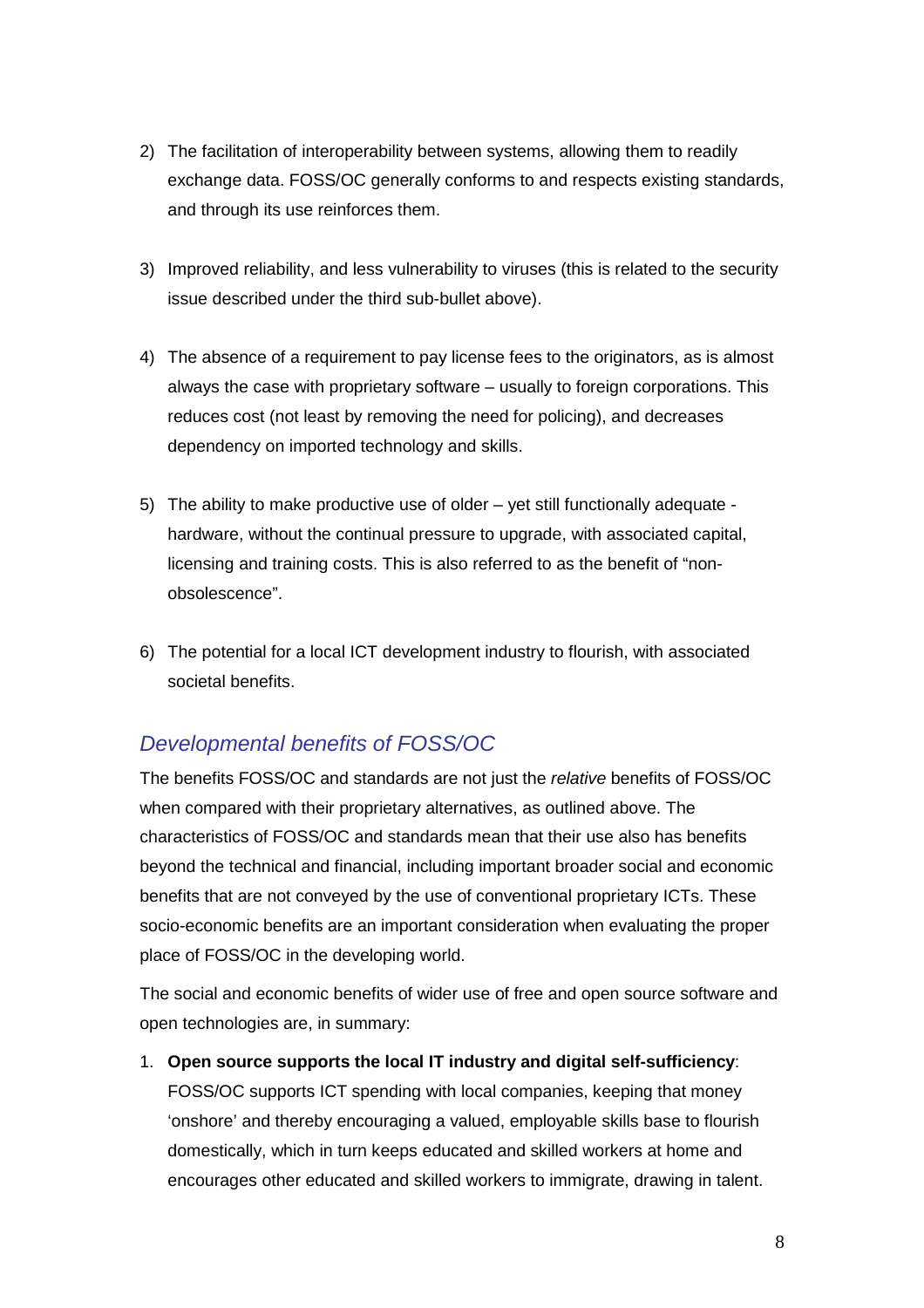- 2. **Open source supports entrepreneurship and business formation**: FOSS/OC, by recognising participation in software development at the level of the individual and not the corporation, and by shifting the value capture within the ICT industries from proprietary software development or packaged software sales to customisation and integration of existing FOSS/OC, also furthers the success of small, medium and micro-enterprises (SMMEs), which can create opportunities for entrepreneurial success of SMMEs, and drive job creation as well as grassroots economic empowerment.
- 3. **Open source supports innovation, local solutions and learning**: FOSS/OC encourages hands-on, self-directed and experimental learning of 'primary source' material (i.e., source code) with peer-based support mechanisms for guidance and feedback, an empowering way of learning that is particularly important in an information society. And the result is software solutions and content that are particularly suited to local needs.
- 4. **Open source promotes collaboration and open standards**: FOSS/OC also provides, encourages and self-regulates a set of rigorous and broadly applicable standards and mechanisms for collaboration, quality assurance and distribution of ICT product (i.e., software), an empowering and team-oriented way of producing products, particularly well suited for the products highly valued in a knowledge economy, and proven across a range of industry sectors.
- 5. **Open source supports local content creation and consumption**: Existing FOSS/OC can readily be adapted for local languages, reducing barriers to access and to the mastery of skills while helping eliminate the marginalisation of those from cultures not ordinarily possessing a high level of fluency in one of the world's major languages.
- 6. **Open source reduces vendor dependence and lock-in**: Each of these five benefits above also help counter a psychology of dependence on developed countries and corporations to provide the innovations and solutions to problems faced domestically, even as FOSS/OC helps reduce that dependence in practical terms.
- 7. **Open source allows market entry for firms that would otherwise be unable to withstand corporate competition:** Supporting the collaborative and communal culture of FOSS/OC development also helps to balance the bareknuckled culture of market competition in the ICT industries, supporting both social and economic upliftment.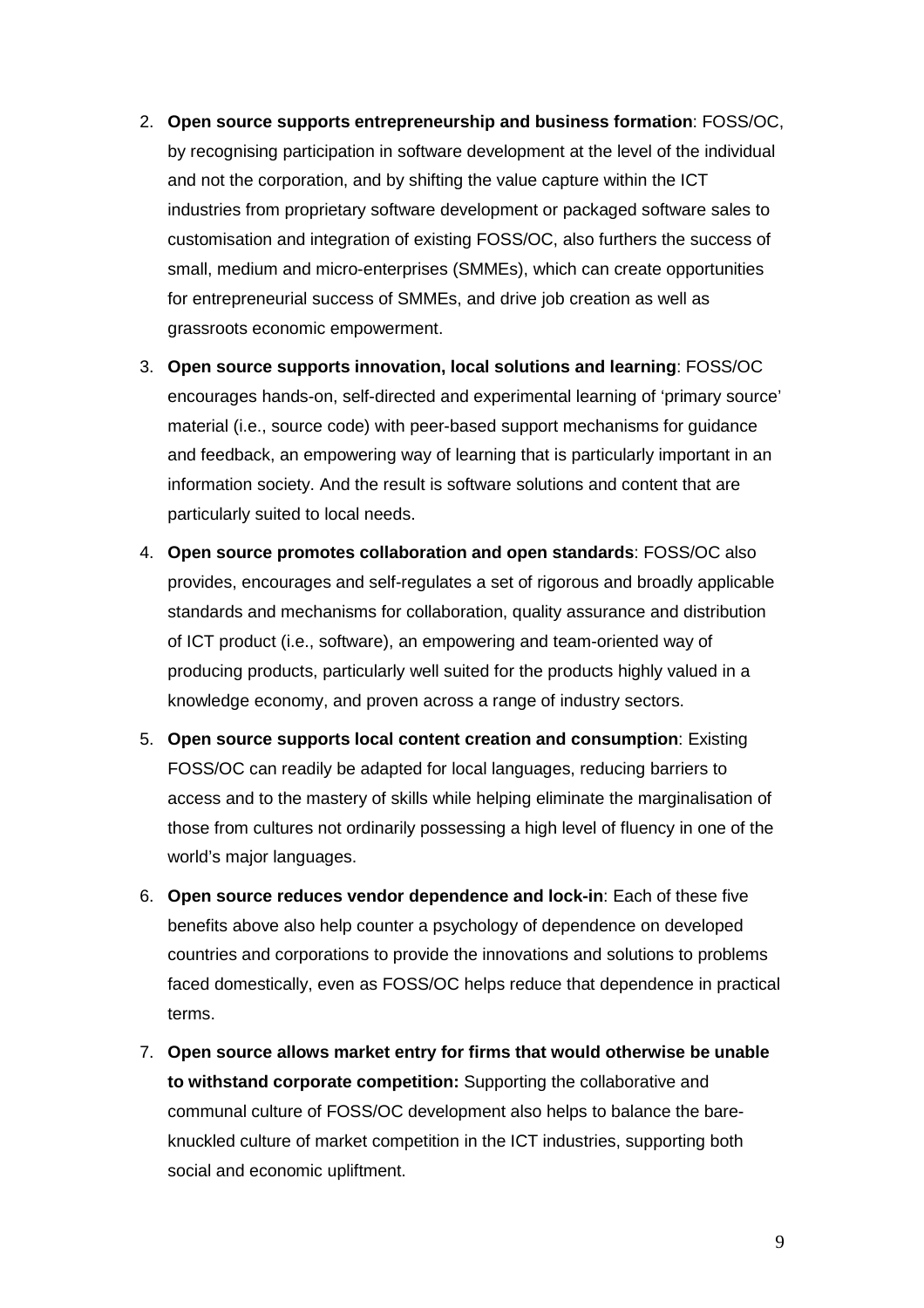- 8. **Open source raises the profile of South Africa in the global economy, and narrows the digital divide**: Participating in the FOSS/OC community raises the profile of the developing world, helps to demonstrate its capabilities and its desirability as a progressive, technologically literate and knowledge-savvy nation, and provides a greater degree of participation in and access to the global 'quick response' teams addressing criminal hacker and virus threats. Ultimately this participation should lead to peer based relations, thus narrowing the digital divide.
- 9. **Open source puts user needs first**: FOSS/OC shifts the competitive advantage among ICT companies to value creation for the customer, removing recurring revenue streams such as licensing upgrades and ancillary software purchases (e.g., for interoperability within a proprietary operating system or application suite) that benefit firms having longevity in an industry and that subsidise those existing firms to the disadvantage of SMMEs and start-ups who cannot compete on equal footing. The latter situation promotes a lock-in of economic winners in a global industry, thereby reducing market competitiveness as well as global economic transformation.
- 10. **Open source promotes transparency and accountable government**: The nature of open technologies can help move forward a culture of openness and transparency in government as well as society, promoting public access to government by facilitating information sharing and interoperability of ICT systems among stakeholders, and enabling government to be accountable to the people without instead being beholden to the proprietary software and standards of a private corporation.

These benefits start to be felt once the use of FOSS/OC has reached a critical mass or a tipping point within the nation. Government, as the largest user and purchaser of ICT, can play the key role in bringing South Africa to that tipping point.

## How FOSS/OC supports South African developmental goals

Because of these developmental benefits, the adoption, support and promotion of FOSS/OC helps support the government's developmental goals in ways that conventional proprietary ICTs cannot. These developmental goals, the national strategic socio-economic development objectives, are listed below, followed by a brief description of how FOSS/OC supports each: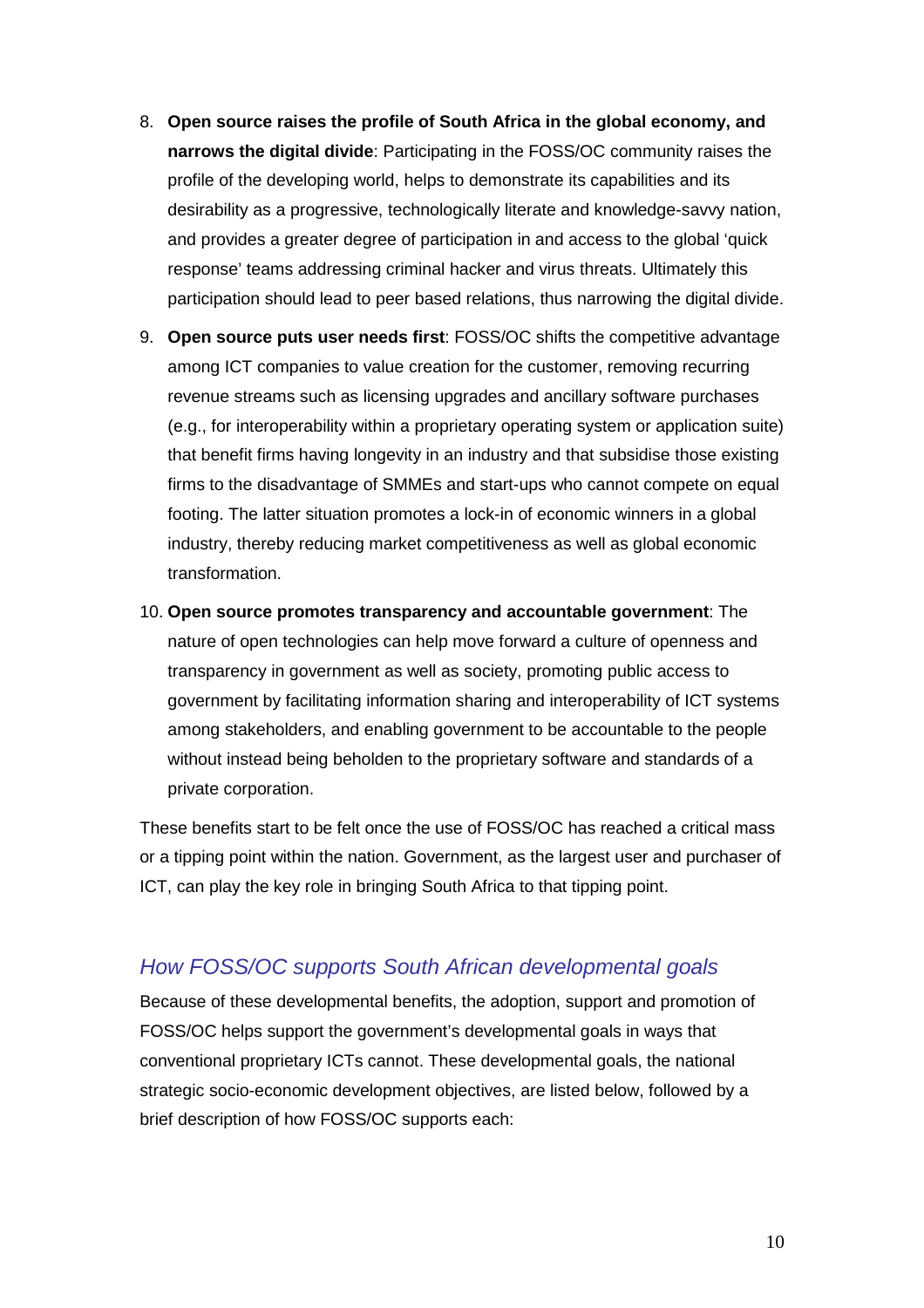### **Goal 1: Improve the efficiency and reach of government service delivery**

The 'e-Government House of Value' recognises the ability of ICTs to enable the following:

- The lowering costs through workflow automation and improved communication;
- Increasing productivity by cutting the cost of administration and channelling more benefits to citizens and businesses – especially those in most need; and
- Improving the convenience of access to services by citizens and businesses



The supporting pillars of IT security, interoperability, delivering economies of scale and avoiding un-necessary duplication are better served by the preferential use of FOSS/OC.

#### **Goal 2: Improve national competitiveness**

A vibrant and innovative ICT industry is a necessary requirement for a modern, competitive knowledge based economy. The local ICT industry must be encouraged to develop the skills and competence to develop locally relevant applications and solutions – rather than just supply and support products developed by overseas corporations. Mandating the wider use of FOSS/OC will have this direct effect.

#### **Goal 3: Support local innovation and investment**

Local innovation cannot happen in an environment where ICT firms are simply resellers of proprietary software or where users cannot customize and build on existing technologies to better suit them to local conditions and needs. Support for FOSS/OC by government will have ripple effects throughout the economy that will result in more opportunities for innovative products, and investment in developing and promoting them in new market segments and expanding markets in southern Africa and beyond. Additionally, local content and local languages will stimulate local economic as well as social (e.g., cultural, artistic) activity.